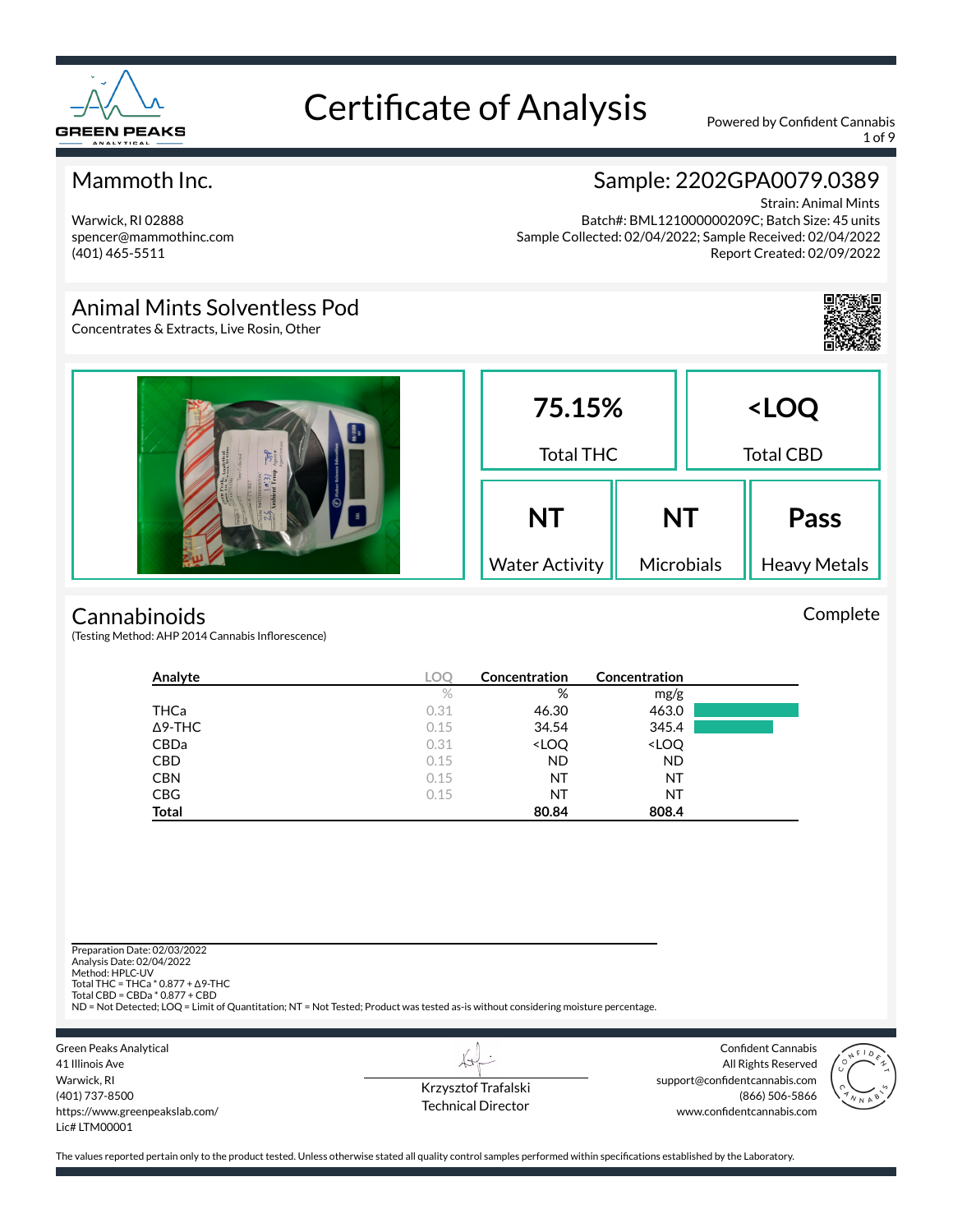

2 of 9

### Mammoth Inc.

Warwick, RI 02888 spencer@mammothinc.com (401) 465-5511

### Sample: 2202GPA0079.0389

Strain: Animal Mints Batch#: BML121000000209C; Batch Size: 45 units Sample Collected: 02/04/2022; Sample Received: 02/04/2022 Report Created: 02/09/2022

### Animal Mints Solventless Pod

Concentrates & Extracts, Live Rosin, Other

#### Heavy Metals

(Testing Method: FDA 4.7)



Pass

| Analyte | Concentration                                            | ⊥O⊑   | .imit | <b>Status</b> |
|---------|----------------------------------------------------------|-------|-------|---------------|
|         | ug/kg                                                    | ug/kg | ug/kg |               |
| Arsenic | <loo< td=""><td>50</td><td>200</td><td>Pass</td></loo<>  | 50    | 200   | Pass          |
| Cadmium | <loo< td=""><td>50</td><td>200</td><td>Pass</td></loo<>  | 50    | 200   | Pass          |
| Lead    | <loo< td=""><td>50</td><td>500</td><td>Pass</td></loo<>  | 50    | 500   | Pass          |
| Mercury | <loo< td=""><td>100</td><td>100</td><td>Pass</td></loo<> | 100   | 100   | Pass          |
|         |                                                          |       |       |               |

Preparation Date: 02/06/2022

Analysis Date: 02/07/2022 ND = Not Detected; LOQ = Limit of Quantitation; NT = Not Tested; Product was tested as-is without considering moisture percentage.

Green Peaks Analytical 41 Illinois Ave Warwick, RI (401) 737-8500 https://www.greenpeakslab.com/ Lic# LTM00001

Krzysztof Trafalski Technical Director

 $\lambda\rightarrow$ 

Confident Cannabis All Rights Reserved support@confidentcannabis.com (866) 506-5866 www.confidentcannabis.com

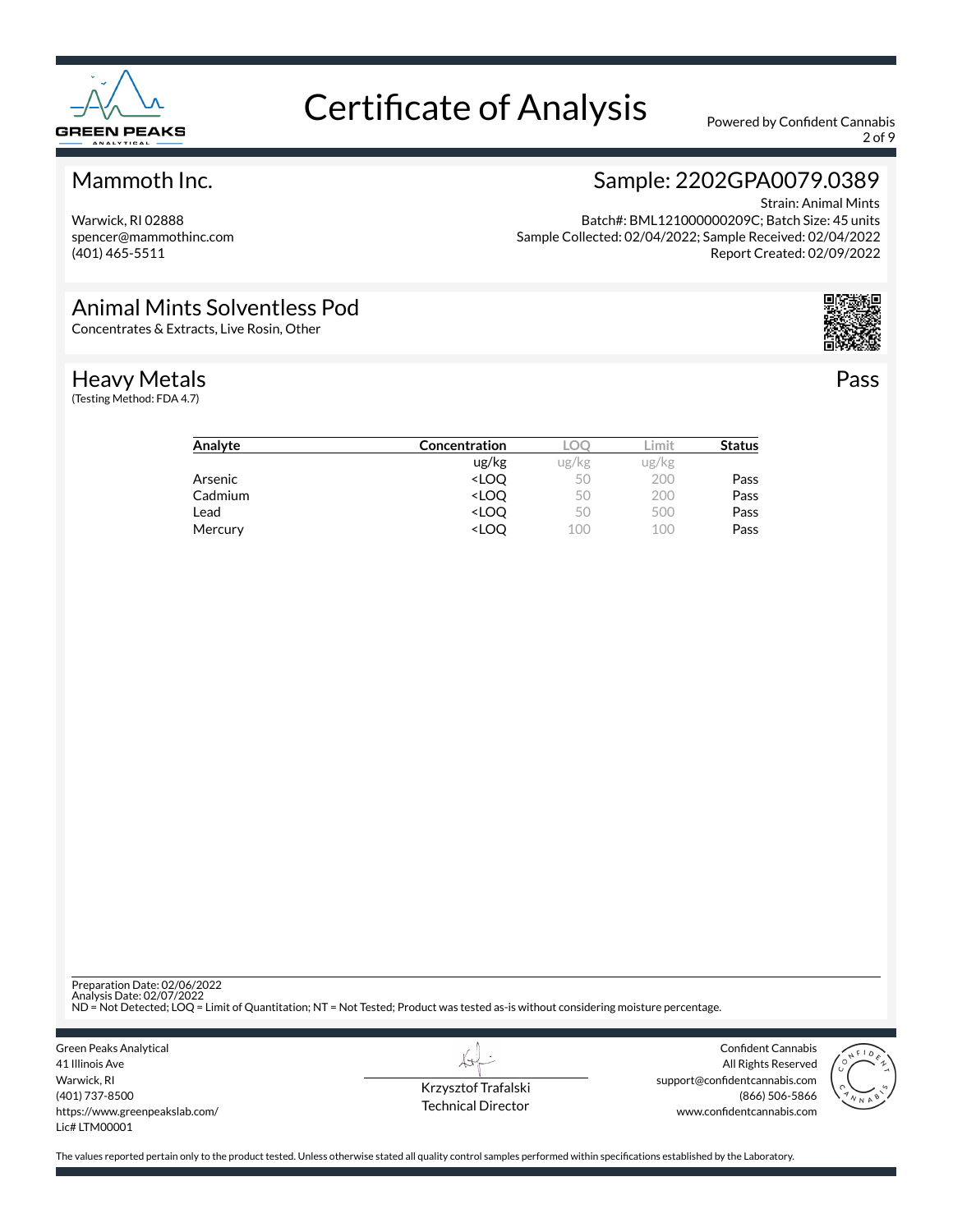

3 of 9

### Mammoth Inc.

Warwick, RI 02888 spencer@mammothinc.com (401) 465-5511

### Sample: 2202GPA0079.0389

Strain: Animal Mints Batch#: BML121000000209C; Batch Size: 45 units Sample Collected: 02/04/2022; Sample Received: 02/04/2022 Report Created: 02/09/2022

### Animal Mints Solventless Pod

Concentrates & Extracts, Live Rosin, Other



#### Sample Narrative

All samples were collected and analyzed within the established guidelines of 216-RICR-60-05-6 with all requirements met, unless otherwise noted in this Case Narrative. Samples were collected and maintained at ambient temperature prior to testing; results pertain only to the product(s) tested. Condition OK.

Green Peaks Analytical 41 Illinois Ave Warwick, RI (401) 737-8500 https://www.greenpeakslab.com/ Lic# LTM00001

Confident Cannabis All Rights Reserved support@confidentcannabis.com (866) 506-5866 www.confidentcannabis.com

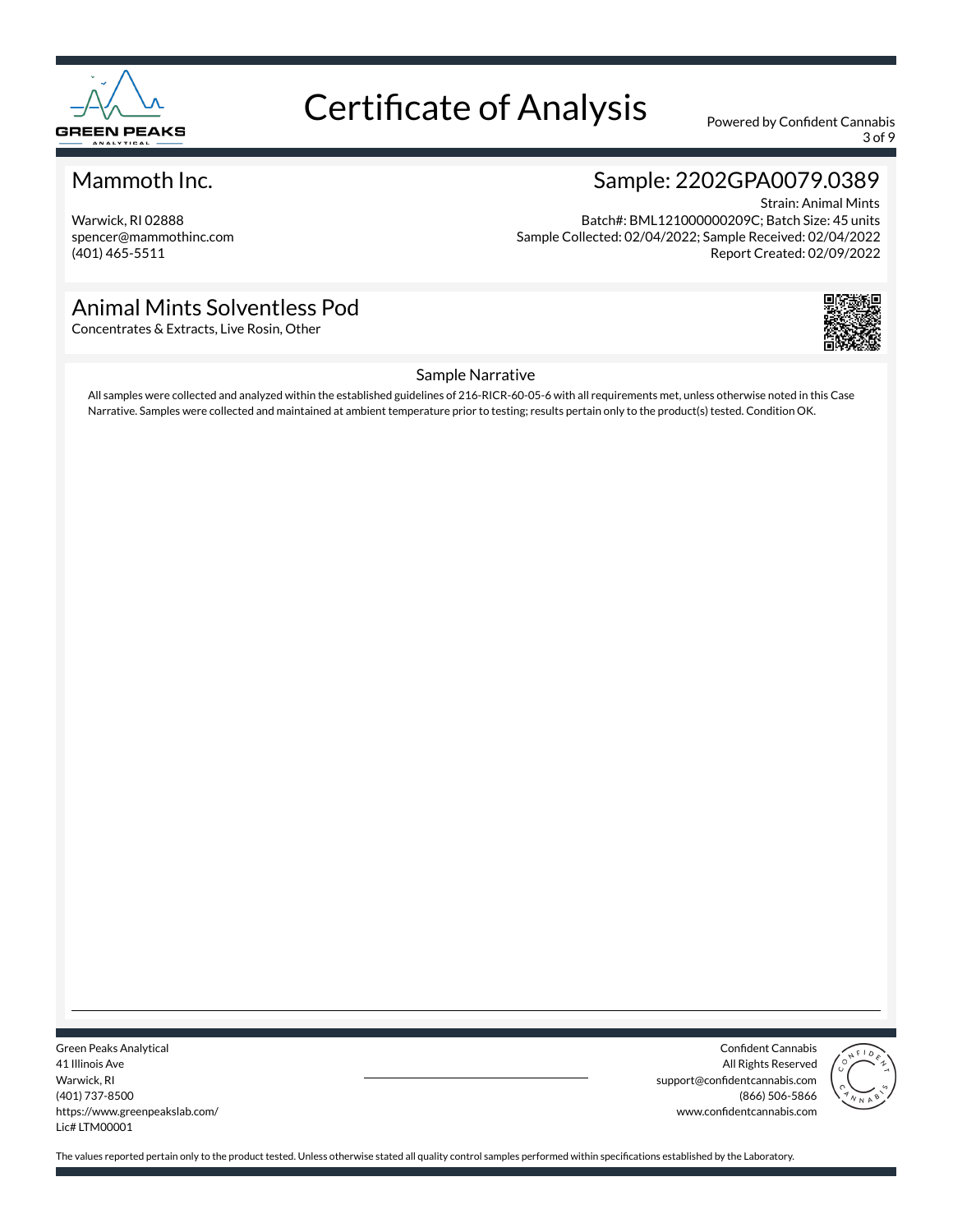

4 of 9

### Mammoth Inc.

Warwick, RI 02888 spencer@mammothinc.com (401) 465-5511

### Sample: 2202GPA0079.0389

Strain: Animal Mints Batch#: BML121000000209C; Batch Size: 45 units Sample Collected: 02/04/2022; Sample Received: 02/04/2022 Report Created: 02/09/2022

#### Animal Mints Solventless Pod Concentrates & Extracts, Live Rosin, Other Chain of Custody Order #2202GPA0079 **GREEN PEAKS** Manifest # Laboratory Client **Lab Emple** Name: Sason Rincipi MMM: LIMOCOOl-lo Green Peaks Analytical<br>License: LTM00001 Mammoth Inc.<br>License: CV 0017 Phone #: 203-685-5005 DL#: 17-078-6566 41 Illinois Ave<br>Warwick, RI 02888<br>C: +1 401-737-8500 187 Chestnut Street<br>Warwick, RI 02888<br>C: +1 401-465-5511 Client Employee Papay MMM: CV0017<br>Mame 2 2 Papay MMM: CV0017 Odometer Start: 188376 Order Date:  $214122$ Client Signature Date of Pickup: 2/4/27 Time Collected:  $|\emptyset\rangle$   $|b - |a|\overline{3}|$  $\widehat{\mathsf{Time}}$  $\widehat{\mathsf{N}}$ :43 Start Time of Pickup: 0.03 Time Returned to Lab:  $||\rangle \partial \mathcal{E}$ Lab Si vehicle ID: Ford TVanSit 57797  $Time: 10'43$ am Odometer End: (28372)  $\frac{1}{\sqrt{2}}$   $\frac{1}{2}$  $11:10$ Sample ID: 2202GPA0079.0384 Weight at Pickup:  $|4|$ , External Batch # (Size):<br>BML12100000222A (4540g) Intact Sample Name: Green Fire OG<br>Flower A Weight at Lab: |4.|} External Lot # (Size): Min Sample (g): 3.0g Y N **Foreign M** Tests: SOP CAN-21(Water Activity)<br>SOP CAN-18 (Potency)<br>SOP B-118 (Full Panel Microbial) Strain Name: Green Fire OG Category: Plant Type: Flower - Cured **All and All and All and All and All and All and All and All and All and All and All and All and All and All a** Weight at Pickup:  $\frac{\beta}{\beta}$ Sample ID: 2202GPA0079.0385 External Batch # (Size):<br>BML121000000222B (1800g) Sample Name: Green Fire OG<br>Flower B Sealed Y N External Lot # (Size): Min Sample (g): 3.0g Foreign Matter: Y N External Lot \* (Size):<br>Tests: SOP CAN-21(Water Activity)<br>SOP CAN-18 (Potency)<br>SOP B-118 (Full Panel Microbial) Strain Name: Green Fire OG Category: Plant Type: Flower - Cured Sample ID: 2202GPA0079.0386 Weight at Pickup: 7 unfs External Batch # (Size):<br>BML121000000209D (87 units) Weight at Lab: 7 um 95 Sample Name: Animal Mints THCA<br>Diamonds Sealed: Y N External Lot # (Size): **Foreign Matter:** Y N **Strain Name: Animal Mints** Tests: SOP CAN-18 (Potency)<br>SOP CAN-17 (Metals) Category: Concentrates & Extracts **Type: Diamonds**

Green Peaks Analytical 41 Illinois Ave Warwick, RI (401) 737-8500 https://www.greenpeakslab.com/ Lic# LTM00001

Confident Cannabis All Rights Reserved support@confidentcannabis.com (866) 506-5866 www.confidentcannabis.com

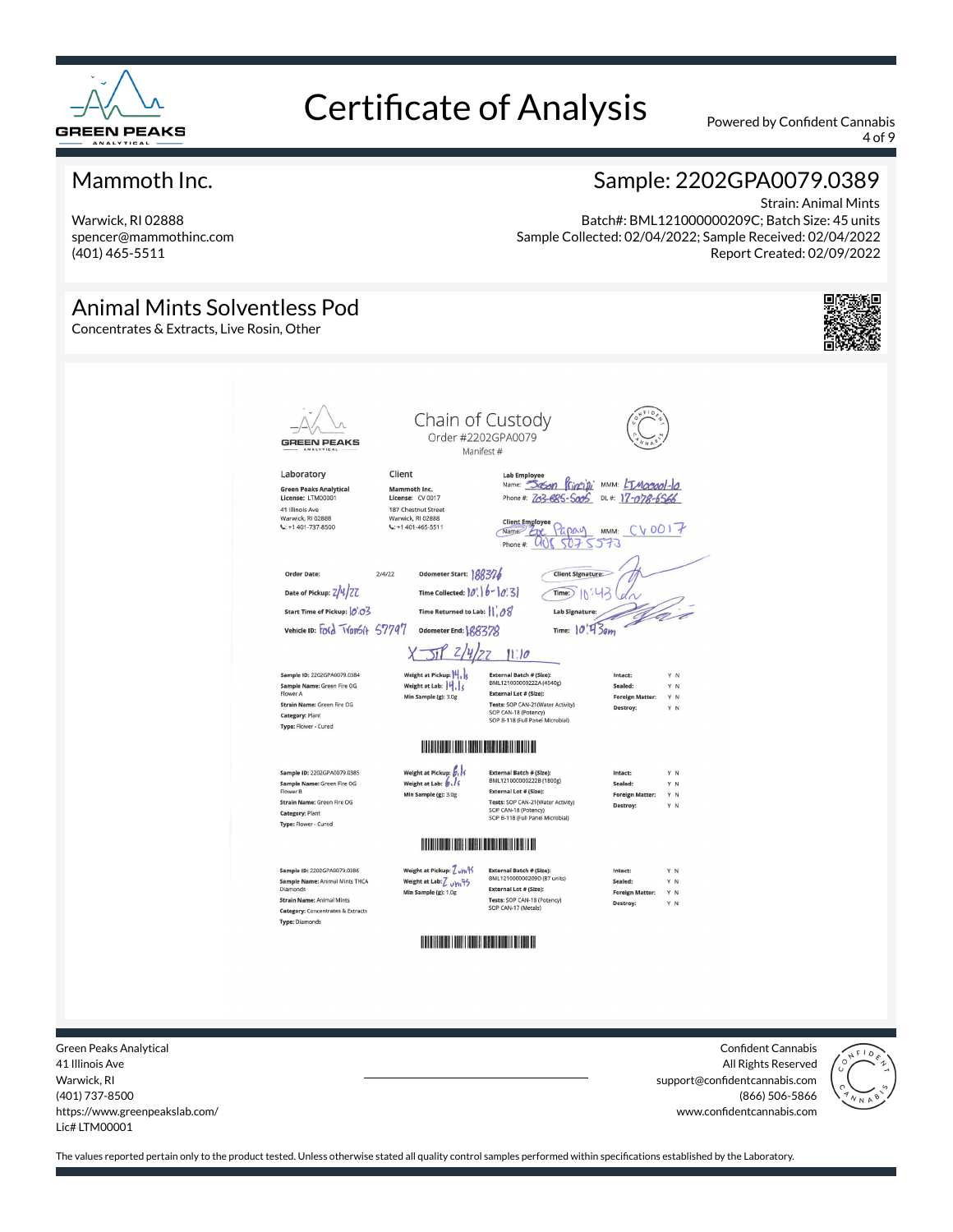

5 of 9

### Mammoth Inc.

Warwick, RI 02888 spencer@mammothinc.com (401) 465-5511

### Sample: 2202GPA0079.0389

Strain: Animal Mints Batch#: BML121000000209C; Batch Size: 45 units Sample Collected: 02/04/2022; Sample Received: 02/04/2022 Report Created: 02/09/2022

### Animal Mints Solventless Pod

Concentrates & Extracts, Live Rosin, Other

| Sample ID: 2202GPA0079.0387<br>Sample Name: Green Fire OG<br><b>THCA Diamonds</b><br>Strain Name: Green Fire OG<br><b>Category:</b> Concentrates & Extracts<br><b>Type: Diamonds</b>  | Weight at Pickup: 7 uni+5<br>Weight at Lab: Z vni 15<br>Min Sample (g): 1.0g                                          | External Batch # (Size):<br>BML121000000211D (102 units)<br>External Lot # (Size):<br>Tests: SOP CAN-18 (Potency)<br>SOP CAN-17 (Metals)       | Intact:<br>Y N<br>Sealed:<br>YN<br><b>Foreign Matter:</b><br>Y N<br>Y N<br>Destroy:  |
|---------------------------------------------------------------------------------------------------------------------------------------------------------------------------------------|-----------------------------------------------------------------------------------------------------------------------|------------------------------------------------------------------------------------------------------------------------------------------------|--------------------------------------------------------------------------------------|
|                                                                                                                                                                                       | <b>IN THE REAL PROPERTY AND IN</b>                                                                                    |                                                                                                                                                |                                                                                      |
| Sample ID: 2202GPA0079.0388<br>Sample Name: Green Fire OG<br>Solventless Pod<br>Strain Name: Green Fire OG<br><b>Category: Concentrates &amp; Extracts</b><br><b>Type: Live Rosin</b> | Weight at Pickup: 2.56<br>Weight at Lab: $2.5.$<br>Min Sample (g): 1.0g                                               | External Batch # (Size):<br>BML121000000211C (32 units)<br>External Lot # (Size):<br>Tests: SOP CAN-18 (Potency)<br>SOP CAN-17 (Metals)        | Intact:<br>Y N<br>Sealed:<br>Y N<br><b>Foreign Matter:</b><br>YN<br>Destroy:<br>Y N  |
|                                                                                                                                                                                       | <b>IT IS A REPORT OF A REPORT OF A REPORT OF A REPORT OF A REPORT OF A REPORT OF A REPORT OF A REPORT OF A REPORT</b> |                                                                                                                                                |                                                                                      |
| Sample ID: 2202GPA0079.0389<br>Sample Name: Animal Mints<br>Solventless Pod<br>Strain Name: Animal Mints<br>Category: Concentrates & Extracts<br><b>Type: Live Rosin</b>              | Weight at Pickup: 7.54<br>Weight at Lab: $\angle .5_c$<br>Min Sample (g): 1.0g                                        | External Batch # (Size):<br>BML121000000209C (45 units)<br><b>External Lot # (Size):</b><br>Tests: SOP CAN-18 (Potency)<br>SOP CAN-17 (Metals) | Intact:<br>Y N<br>Sealed:<br>Y N<br><b>Foreign Matter:</b><br>Y N<br>Y N<br>Destroy: |
|                                                                                                                                                                                       | <b>HELL AND REAL PROPERTY AND REAL PROPERTY</b>                                                                       |                                                                                                                                                |                                                                                      |
| <b>Tests Ordered</b>                                                                                                                                                                  | Quantity                                                                                                              | <b>Unit Price</b>                                                                                                                              | <b>Total Price</b>                                                                   |
| SOP CAN-17 (Metals)                                                                                                                                                                   | $\overline{4}$                                                                                                        | \$90.00                                                                                                                                        | \$360.00                                                                             |
| SOP B-118 (Full Panel Microbial)                                                                                                                                                      | $\overline{2}$                                                                                                        | \$200.00                                                                                                                                       | \$400.00                                                                             |
| SOP CAN-18 (Potency)                                                                                                                                                                  | 6                                                                                                                     | \$65.00                                                                                                                                        | \$390.00                                                                             |
| SOP CAN-21(Water Activity)                                                                                                                                                            | $\overline{2}$                                                                                                        | \$20.00                                                                                                                                        | \$40.00                                                                              |
| <b>Pick Up Charge</b>                                                                                                                                                                 | 1                                                                                                                     | [Refer to Lab Quote]                                                                                                                           | [Refer to Lab Quote]                                                                 |
|                                                                                                                                                                                       |                                                                                                                       | <b>SUBTOTAL:</b>                                                                                                                               | \$1,190,00                                                                           |
|                                                                                                                                                                                       |                                                                                                                       | TAX (0.000%):                                                                                                                                  | \$0.00                                                                               |
|                                                                                                                                                                                       |                                                                                                                       | <b>TOTAL:</b>                                                                                                                                  | \$1,190.00                                                                           |

Disclaimer: Laboratories may be required to provide route maps, turnaround time, photo of sample, and other conditions separately.<br>Confident Cannabis (CC Software LLC) does not represent or warrant the validity or complete

Additional Notes: \$ All Samples Collected and Stated at ambient temp Condition ok.

Green Peaks Analytical 41 Illinois Ave Warwick, RI (401) 737-8500 https://www.greenpeakslab.com/ Lic# LTM00001

Confident Cannabis All Rights Reserved support@confidentcannabis.com (866) 506-5866 www.confidentcannabis.com

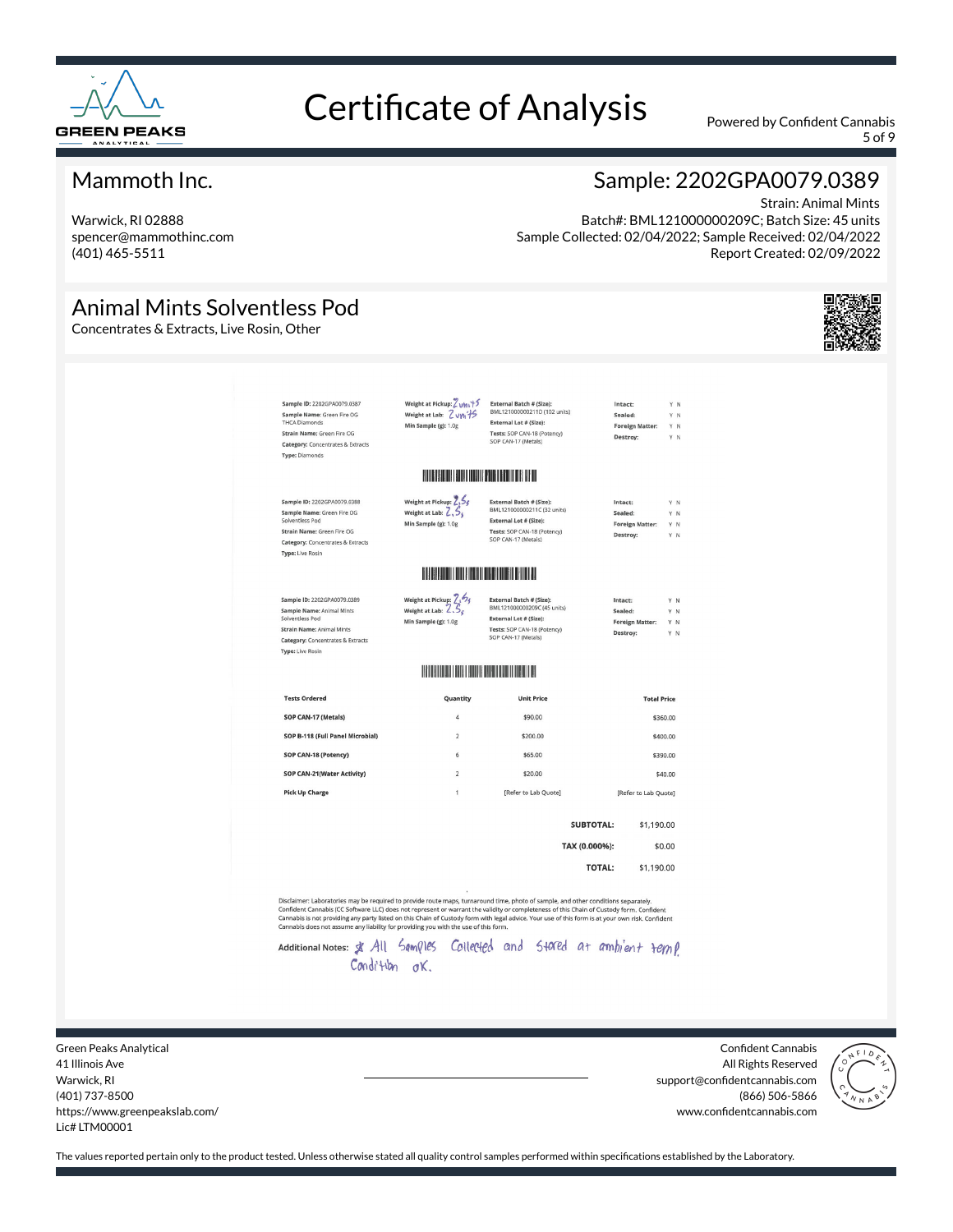

6 of 9

### Mammoth Inc.

Warwick, RI 02888 spencer@mammothinc.com (401) 465-5511

### Sample: 2202GPA0079.0389

Strain: Animal Mints Batch#: BML121000000209C; Batch Size: 45 units Sample Collected: 02/04/2022; Sample Received: 02/04/2022 Report Created: 02/09/2022

### Animal Mints Solventless Pod

Concentrates & Extracts, Live Rosin, Other



| Set ID: 020722C        |                  |
|------------------------|------------------|
| <b>Blanks</b>          | <b>PASS/FAIL</b> |
| Reagent Blank          | PASS             |
| $CCB-1$                | <b>PASS</b>      |
| $CCB-2$                | <b>PASS</b>      |
| <b>CCB-CLOSE</b>       | PASS             |
| LCS/Spike              | <b>PASS/FAIL</b> |
| $CCV-1$                | PASS             |
| $CCV-2$                | <b>PASS</b>      |
| <b>CCV-CLOSE</b>       | PASS             |
| <b>LCS</b>             | PASS             |
| <b>LCSD</b>            | <b>PASS</b>      |
| <b>SPK</b>             | <b>FAIL</b>      |
| <b>Duplicates</b>      | <b>PASS/FAIL</b> |
| Duplicate              | <b>PASS</b>      |
| <b>Field Duplicate</b> | <b>PASS</b>      |

#### **Heavy Metals Quality Control**

#### **Narrative**

The matrix spike failed to meet criteria for Arsenic at 136% due to suspected positive matrix interference. The sample and spike were re-analyzed yielding a recovery of 132% for Arsenic, confirming positive interference in the sample. Set accepted.

Green Peaks Analytical 41 Illinois Ave Warwick, RI (401) 737-8500 https://www.greenpeakslab.com/ Lic# LTM00001

Confident Cannabis All Rights Reserved support@confidentcannabis.com (866) 506-5866 www.confidentcannabis.com

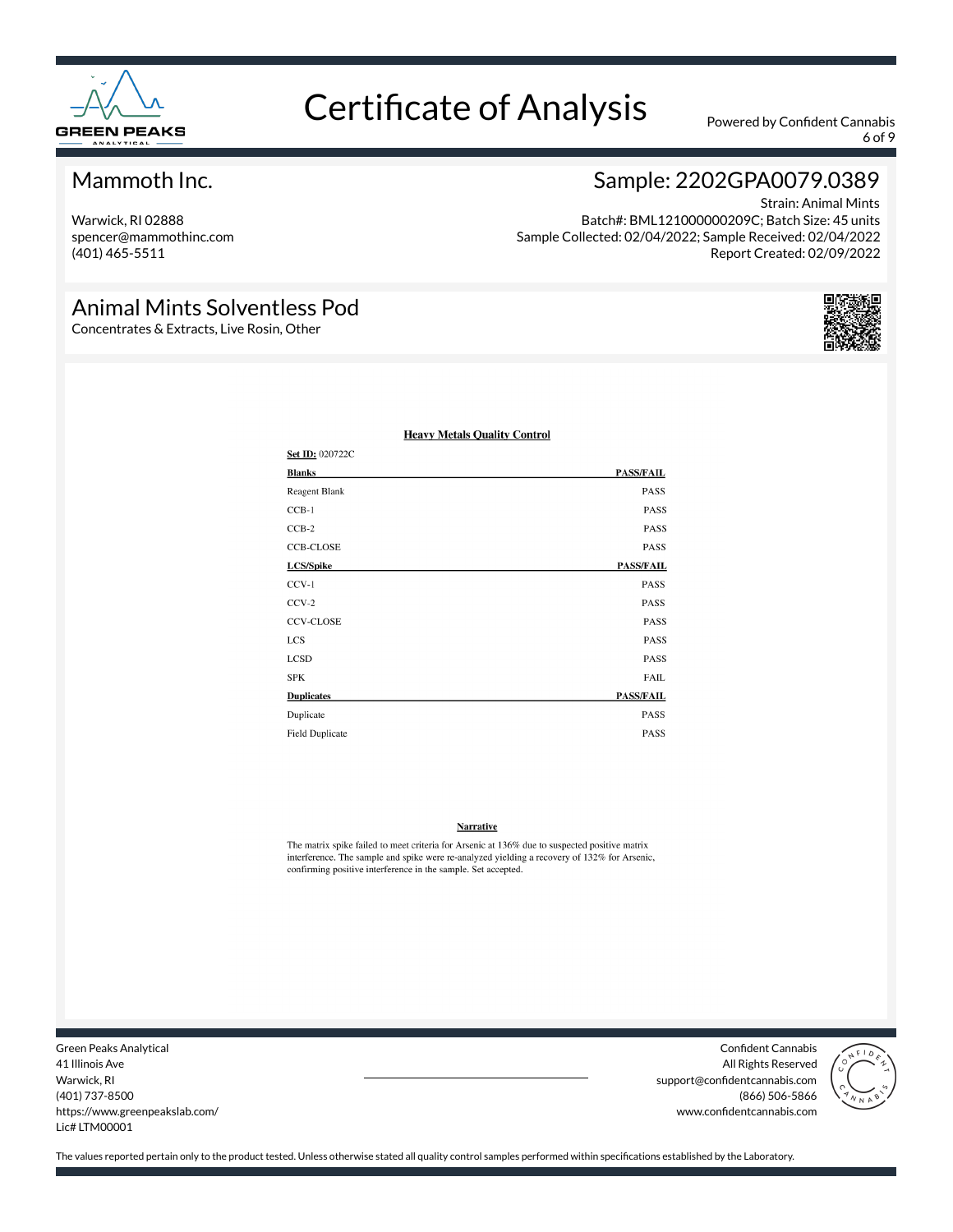

7 of 9

### Mammoth Inc.

Warwick, RI 02888 spencer@mammothinc.com (401) 465-5511

### Sample: 2202GPA0079.0389 Strain: Animal Mints

Batch#: BML121000000209C; Batch Size: 45 units Sample Collected: 02/04/2022; Sample Received: 02/04/2022 Report Created: 02/09/2022

### Animal Mints Solventless Pod

Concentrates & Extracts, Live Rosin, Other

### Quality Control Data

| <b>Analytical Batch ID</b> | QC Sample ID | <b>Assay Name</b> | <b>QC Category Name</b> |
|----------------------------|--------------|-------------------|-------------------------|
| 02082022-1                 | 02082022-B-1 | Cannabinoids      | Blank                   |
| <b>QC Notes</b>            |              |                   |                         |
| None                       |              |                   |                         |
| <b>BLANKS</b>              |              |                   |                         |
|                            |              |                   | Pass/Fail               |
| <b>REAGENT BLANK</b>       |              |                   | PASS                    |
| <b>CCAL BLANK1</b>         |              |                   | PASS                    |
| <b>CCAL BLANK 2</b>        |              |                   | PASS                    |
| <b>CCAL BLANK 3</b>        |              |                   | PASS                    |

Green Peaks Analytical 41 Illinois Ave Warwick, RI (401) 737-8500 https://www.greenpeakslab.com/ Lic# LTM00001

Confident Cannabis All Rights Reserved support@confidentcannabis.com (866) 506-5866 www.confidentcannabis.com

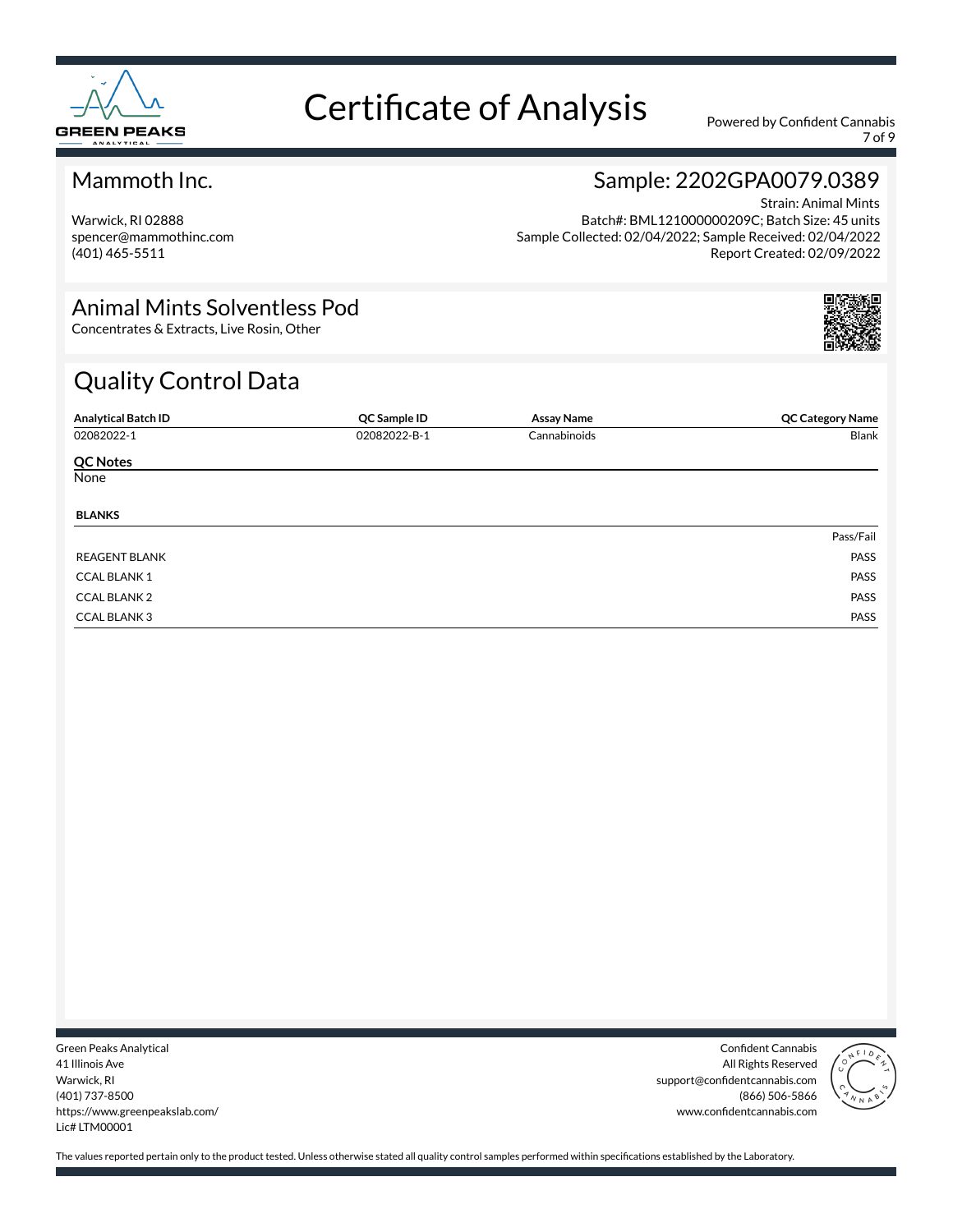

8 of 9

### Mammoth Inc.

Warwick, RI 02888 spencer@mammothinc.com (401) 465-5511

### Sample: 2202GPA0079.0389 Strain: Animal Mints

Batch#: BML121000000209C; Batch Size: 45 units Sample Collected: 02/04/2022; Sample Received: 02/04/2022 Report Created: 02/09/2022

### Animal Mints Solventless Pod

Concentrates & Extracts, Live Rosin, Other

### Quality Control Data

| <b>Analytical Batch ID</b> | QC Sample ID | <b>Assay Name</b> | <b>QC Category Name</b> |
|----------------------------|--------------|-------------------|-------------------------|
| 02082022-1                 | 02082022-D-1 | Cannabinoids      | Sample Duplicate        |
| <b>QC Notes</b>            |              |                   |                         |
| None                       |              |                   |                         |
| <b>DUPLICATES</b>          |              |                   |                         |
|                            |              |                   | PASS/FAIL               |
| <b>Field Duplicate</b>     |              |                   | N/A                     |
| Sample Duplicate           |              |                   | PASS                    |

Green Peaks Analytical 41 Illinois Ave Warwick, RI (401) 737-8500 https://www.greenpeakslab.com/ Lic# LTM00001

Confident Cannabis All Rights Reserved support@confidentcannabis.com (866) 506-5866 www.confidentcannabis.com